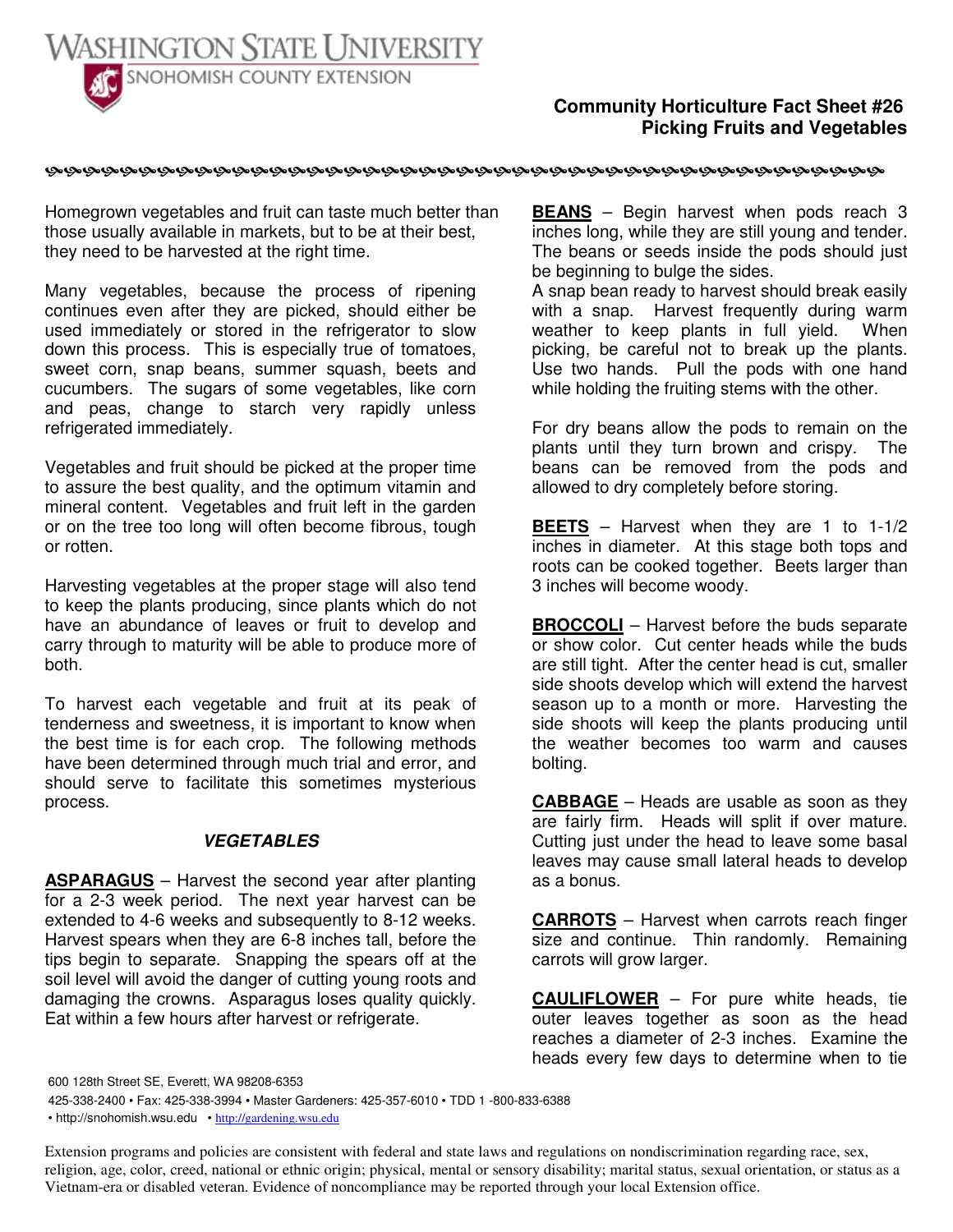and harvest. Harvest when compact and fairly smooth; bud segments should not be allowed to separate.

**CHARD** – Harvest anytime the plants develop 4-5 leaves. Cut full grown leaves 1-2 inches from the **COLLARDS** – Harvest by cutting the entire plant or cut the bottom leaves periodically leaving the central growing point to produce more leaves. Do not damage the bud or production will be slowed or halted completely.

**CORN** – When the kernels are plump and in the milk stage, when silks are dry and brown, sweet corn is ready. The cobs should feel well-filled out and tight at the tip. Kernels will be as large as they'll get, but they are still soft, tender and filled with a milky juice. Try not to peel husks away from the corn to see if it's ready. A little experience will enable the gardener to feel the corn for tightness and readiness. Cook immediately as the sugar in the kernels rapidly turns to starch and consequent toughness, otherwise refrigerate as soon as possible.

**CUCUMBERS** – When fruits are young and green and seeds are still soft, harvest. A yellowish skin color indicates the seeds are mature and the fruit is beyond eating. Pick every other day. Cucumbers for sweet pickles should be 2-4 inches; those used for dill should be picked at 5-6 inches. Slicers should grow to 6-8 inches. Fruits which become overmature should be removed from the vines and thrown away. Leaving them inhibits flower and new fruit production.

**KOHLRABI** – Harvest when enlarged stems are 1-1/2 to 3 inches in diameter. If allowed to become larger they will become tough, stringy and woody.

**LETTUCE** – The time to harvest lettuce depends on the type. Head lettuce is ready when the head becomes firm. Bibb and leaf lettuce are harvested when the plants are large enough to use. If you have limited number of leaf lettuce plants, pull the outer leaves for use, leaving the plant to continue producing leaves. This way, leaf lettuce can be harvested over a long period of time.

**ONIONS** – Green onions or scallions should be pulled whenever they get big enough to seem worthwhile. They should be eaten immediately or refrigerated.

Onions harvested for storage should not be pulled until they are mature. After the tops fall over, push over the remaining greens to hasten maturity. They can be dug in a few days and must be cured before storage. Allow to dry until the tops and outer scales become dry. Drying can be accomplished in the garden on top of the soil or if there is a possibility of rain underneath a shelter ground. Do not injure the growing point in the center or the plant will not continue to produce new leaves. Very old leaves are tough and stringy. Keep a few leaves on the plants so the plant can manufacture food to keep producing. in a dry, well-ventilated area. After the tops are fully dried, cut them off about 1-1/2 to 2 inches above the bulb. The onions can then be placed in mesh bags or crates for storage in a dry area with air temperatures of 35-50º. Sprouting and rotting indicate the storage temperature is too high and conditions too moist.

**PARSNIPS** – Parsnips will generally be of higher quality if allowed to remain in the ground until late fall or early winter. This increases the sugar content and enhances the flavor considerably. In storage they should not be allowed to dry out. Store in a moist medium such as sand, in a cool environment.

**PEAS** – Pick when pods appear well filled but before they begin to harden or fade in color. Pods should swell too nearly round. Pick every 3 to 5 days. Allowing mature pods to remain on the vines reduces production. Peas mature over 7-10 days. Pick just prior to eating. Sugar conversion to starch begins rapidly after picking. Edible pod peas or sugar peas are picked at 2-3 inches. If pods remain on the plant longer, the seeds harden and the pods will toughen.

**PEPPERS** – Pick whenever they reach a size large enough to use, usually while still green or yellow. They may be allowed to turn red on the plant at which point they become somewhat sweeter.

**PUMPKINS AND WINTER SQUASH** – Harvest after the vines dry up, but before heavy frost. The skin should be tough and the correct color for the variety. With a sharp knife cut the stems leaving a two-inch stub on the fruit. Store in a warm, dry area. Don't wash before storage.

**RADISHES** – Radishes should be harvested at the size of a dime. Large radishes will be woody or hollow and pithy. Often the tips of the roots will push above the soil when they are ready. Winter radishes, which grow and mature in the fall, can be pulled whenever they reach usable size.

**RHUBARB** – Rhubarb may be picked for the first time the year after planting for only two weeks. In subsequent years, the harvest can last for 6 weeks. Snap off the stems at the base after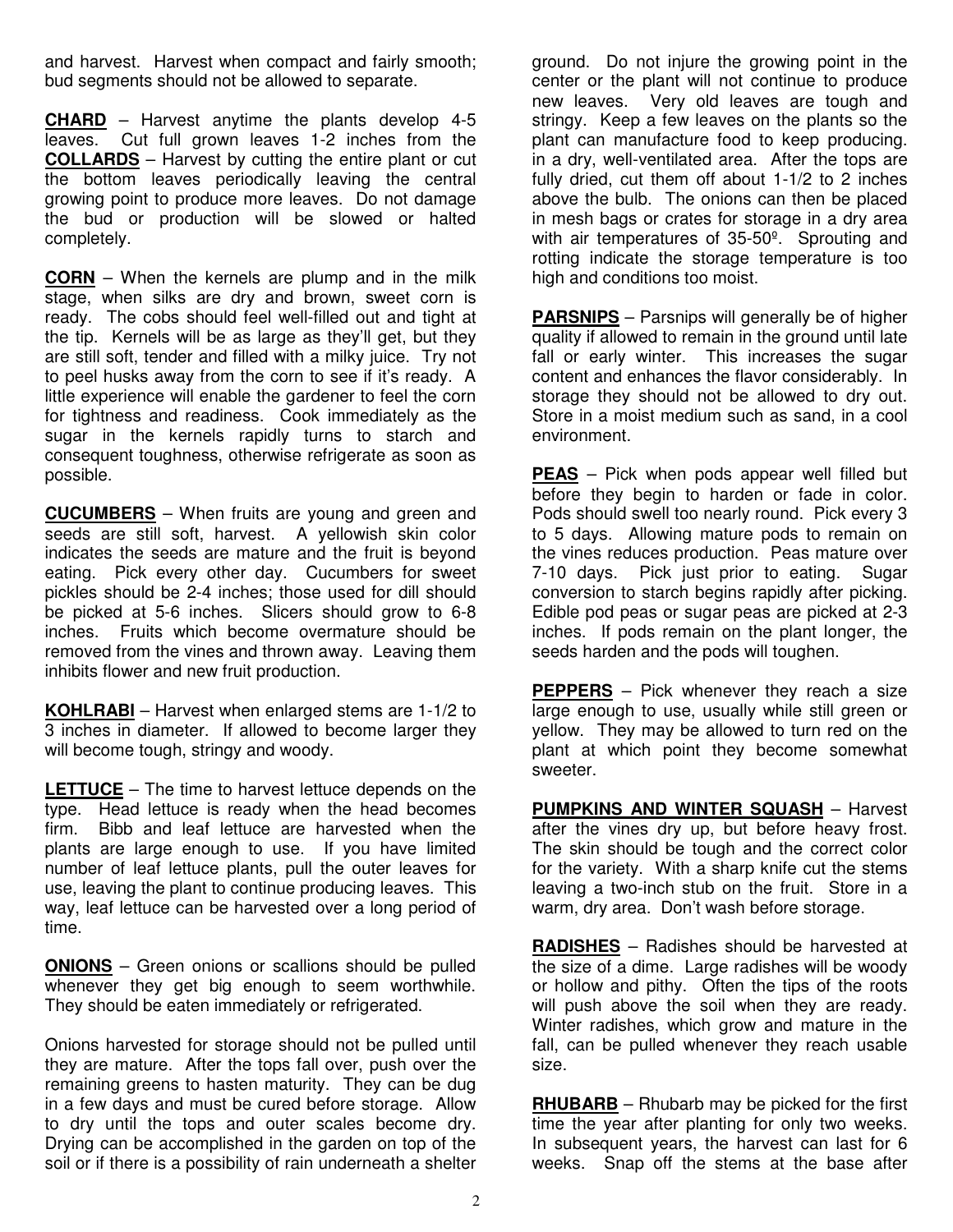

stems are 12 inches. Pick only the older leaves and not more than two-thirds of the stalks on any one plant at a time. Allow the young stalks to continue to grow. Trim the leaves off the stalks and discard as they contain oxalic acid, which is toxic to humans.

**SPINACH** – Harvest from the time plants have 5-6 leaves until just before seed stalks develop. Simply cut the entire plant off above the soil level.

**SUMMER SQUASH** (Zucchini, crookneck, etc.)

Pick when young and tender. Yellow types should still be pale yellow when picked. The skin should still be soft when punctured by a fingernail; if not, the fruit is too old. Harvest 2-3 times per week. Pick and discard fruit which has begun to mature.

**TOMATOES** – For best quality and flavor, tomatoes should be allowed to ripen on the vine. Green tomatoes can be picked and stored in a cool, moist dark place. To ripen, bring into a warm room. Light is not essential for ripening. In late fall entire plants along with their green fruits can be lifted and stored in a cool, frost-free area such as a garage or basement. Fruit can be ripened as above.

**TURNIPS AND RUTABAGAS** – These root crops can be harvested when two inches in diameter. Turnips, allowed to get much larger, will be hollow and pithy. Rutabagas do not demonstrate this tendency and may be left in the ground for use during winter.

Prepared by: George Pinyuh, County Extension Agent, King County slightly revised 6/95

## **Community Horticulture Fact Sheet #26 Picking Fruits and Vegetables**

## *FRUITS*

**APPLES** – Harvest when the fruit is fully colored for the variety. Reds should have a good red color. They can be picked at this stage for storage. Leaving them on the tree for a few more days will give them more flavor and quality for fresh eating. At this point some fruit will begin to drop on their own from the tree. On apples which are not solid red at maturity, the ground color is a good indicator of readiness. The ground color should show considerable yellowing.

Tasting the fruit is often a good indicator of readiness. The fruit should be firm, juicy and sweet but with some tartness still evident. Immature apples tend to be astringent and puckery if picked too early. They will not ripen properly and will shrivel and lose flavor.

Summer varieties ripen over a two-week period and several pickings may be needed. Fruits in trees of late varieties tend to ripen all at once.

**PEARS** – Pears should not ripen on the tree. Pick while still firm before any marked ripening occurs, or they will develop grittiness and the inner flesh will become discolored and soft. If picked too green they will never attain their optimum flavor and will tend to shrivel in storage.

Pears should just begin to turn from a dark, leafgreen color to a light yellowish green. The seeds will be brown. There should be a springiness to the flesh as opposed to the rock-hard consistency of immature fruit. The flesh should give a little when squeezed. Stems should separate easily from the spurs with an upward twist. Hold stored fruit at 30º-32ºF to retard ripening. Ripening will occur if exposed to 70ºF temperatures for a few days.

Asian pears should be allowed to ripen on the tree. Use the taste test.

**PEACHES** – Watch the ground color, *not* the amount of red on peaches. The ground color should be yellow when picked. The flesh should give under finger pressure when ripe enough. The fruit should separate easily from the branch with a slight lift and twist motion. If picked too